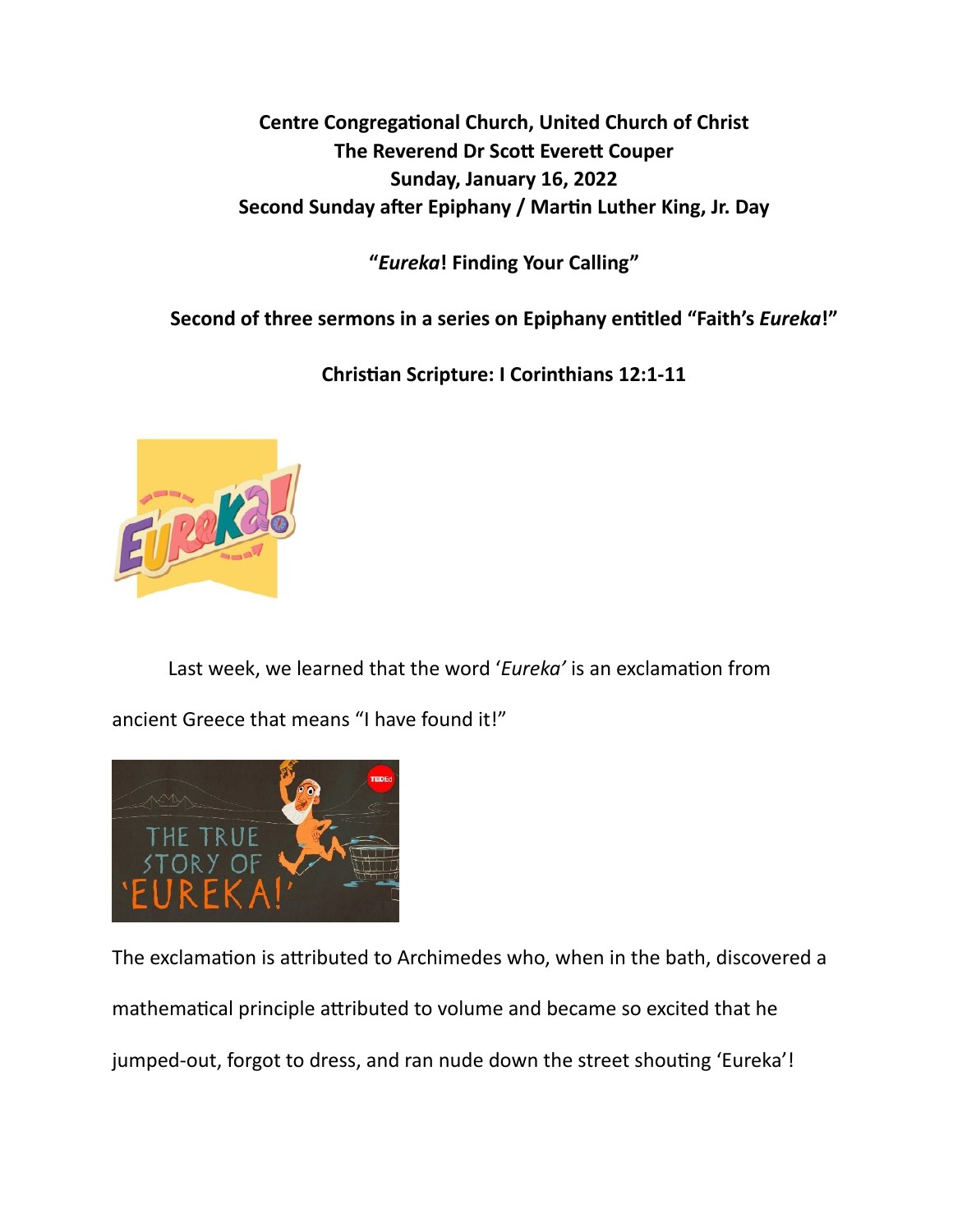

We also learned than 'epiphany' can have many meanings. An epiphany can be a divine manifestation (like Jesus himself). It can be a message from a star, or an announcement from angelic messengers, or a declaration from the Holy Spirit (such as during Jesus' Baptism). Or, an epiphany can be our own personal "Ah ha!" moment when we make a 'God-connection'.



This morning as we continue our series celebrating Epiphany, I would like to speak to you about 'calling'. A calling is a divine urging to fulfill a certain purpose in life. A calling can be a humble passion to volunteer for a specific issue or charity. Or, a calling can be more substantive, and thus vocational, such that one's entire life almost revolves around it. Sadly, too often people understand 'callings' are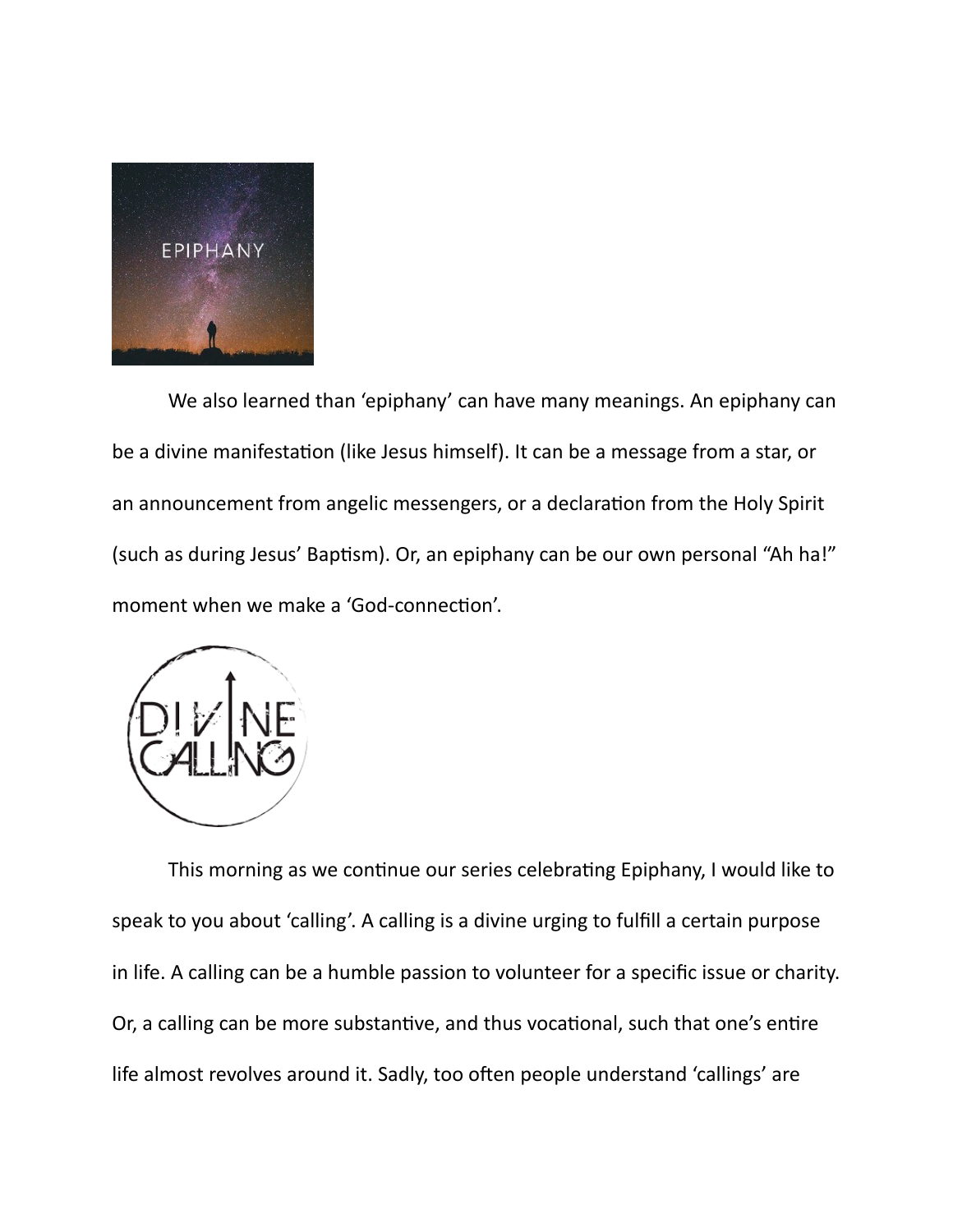limited to ordained ministers. This is deeply troubling to me since *every person* of faith has a calling. If you are a Christian, *you* have a calling. If you are here in this worship service, *you* have calling. As we begin the New Year, I believe it is imperative that all of us at Centre Church, if we have not already, should discover our calling.



Tomorrow, our country and much of the world will recognize Martin Luther King Day and so do we today. Though King felt called to the ordained ministry, King's calling was not revealed to him like it was to Moses through a burning bush or like it was to Paul through a blinding light on the road to Damascus. In 1959, Martin Luther King composed a short statement that revealed how it was that he entered the ministry: "My call to the ministry was neither dramatic nor spectacular. It came neither by some miraculous vision nor by some blinding light experience on the road of life. Moreover, it did not come as a sudden realization. Rather, it was a response to an inner urge that gradually came upon me. This urge expressed itself in a desire to serve God and humanity, and the feeling that my talent and my commitment could best be expressed through the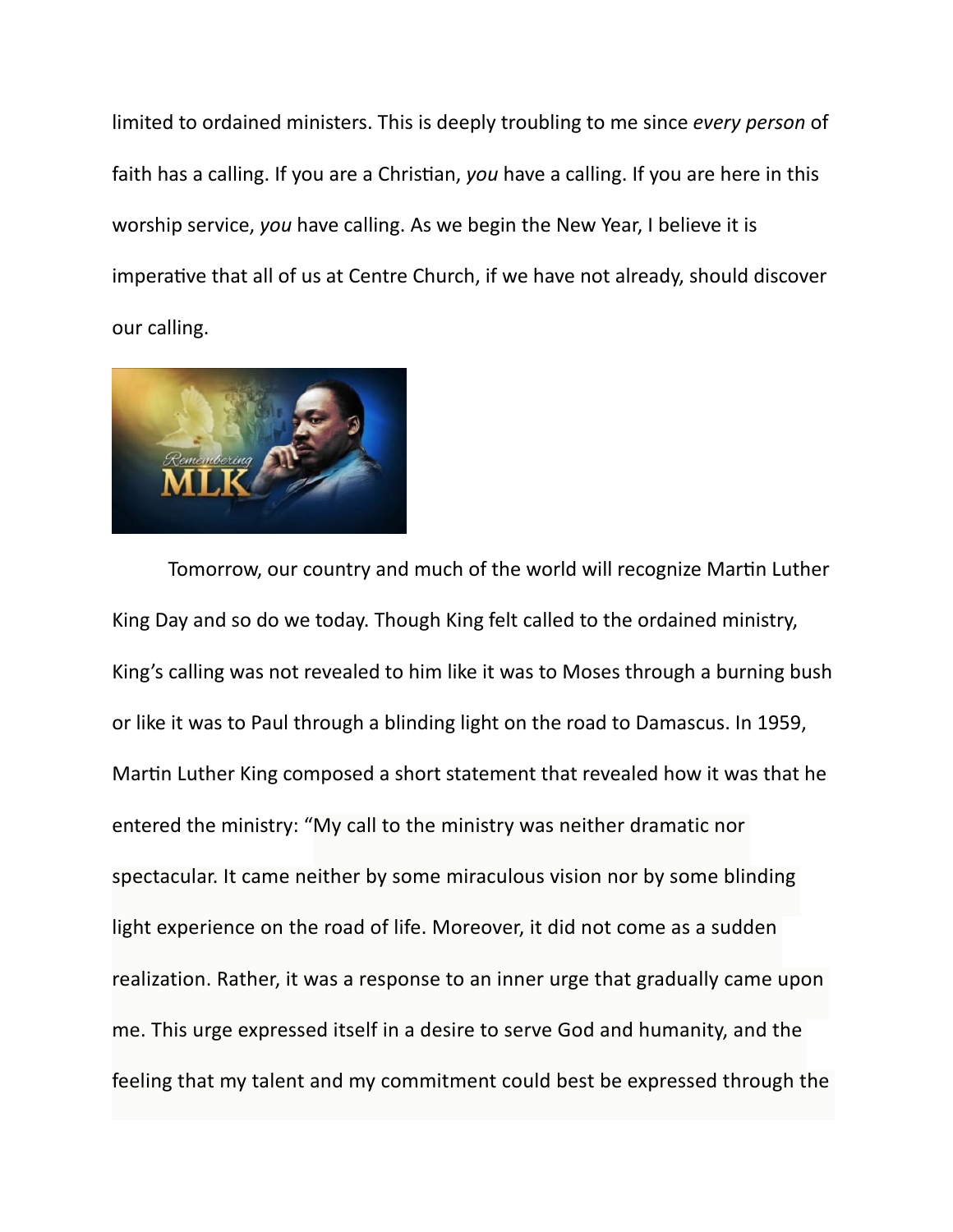ministry. At first, I planned to be a physician; then I turned my attention in the direction of law. But as I passed through the preparation stages of these two professions, I still felt within that undying urge to serve God and humanity through the ministry. During my senior year in college, I finally decided to accept the challenge to enter the ministry. I came to see that God had placed a responsibility upon my shoulders and the more I tried to escape it the more frustrated I would become. A few months after preaching my first sermon I entered theological seminary. This, in brief, is an account of my call and pilgrimage to the ministry."[1](#page-3-0)

<span id="page-3-1"></span>King highlighted one of two points I wish to make this morning.



One, calling is, more often than not, resisted despite its nagging allure. If you are resisting a particular urging, it is most likely your calling! Moses resisted his calling to oppose Pharaoh and become the liberator of his people. Jonah resisted

<span id="page-3-0"></span> $1$ Martin Luther King, Jr., "My Call to the Ministry", The Stanford Martin Luther King, Jr. Research and Education Institute, The King Papers, August 7, 1959. Found at: https://kinginstitute.stanford.edu/king-papers/documents/ [my-call-ministry](https://kinginstitute.stanford.edu/king-papers/documents/my-call-ministry), accessed, January 15, 2022.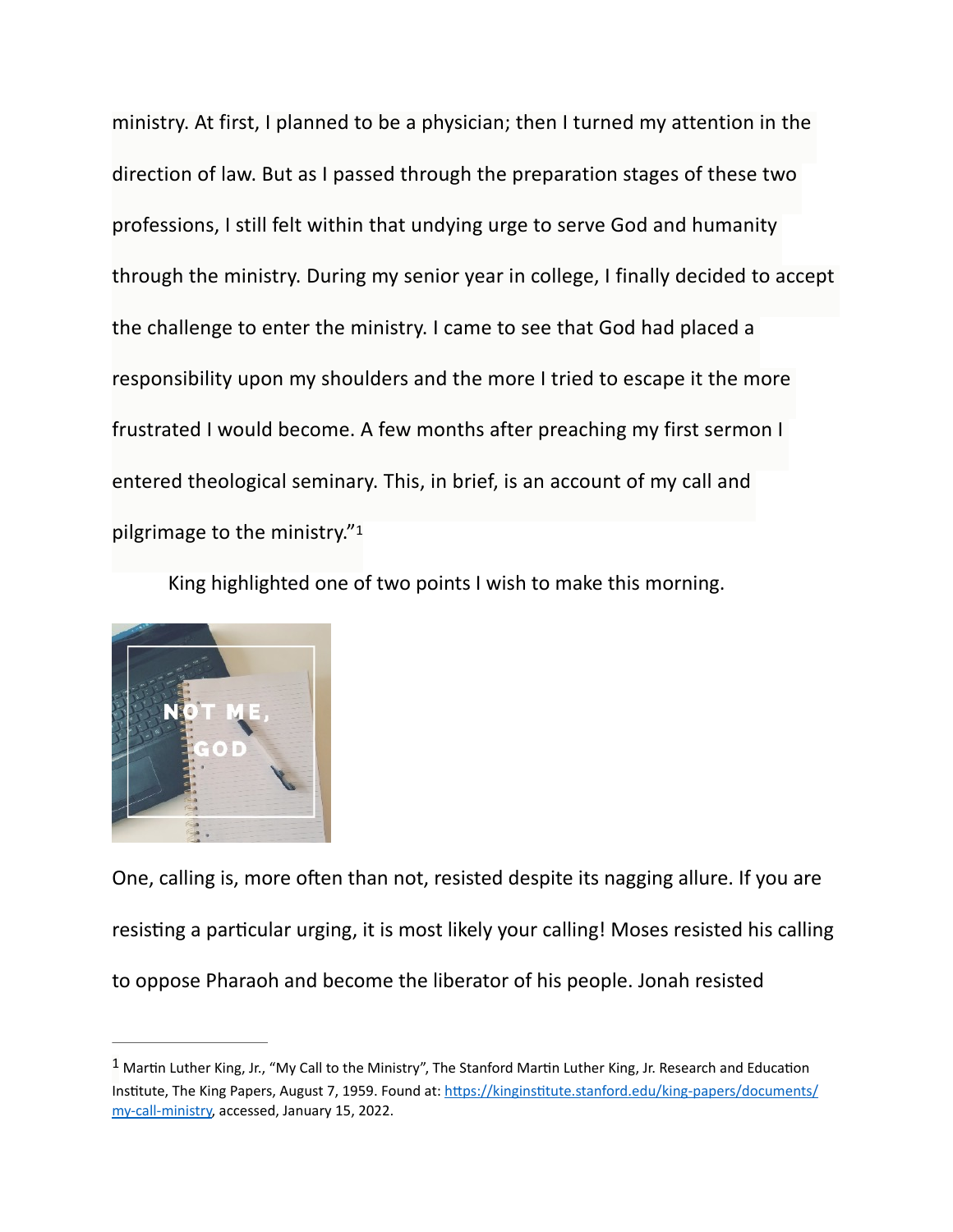preaching repentance to those whom he despised, the Assyrians. Elijah resisted his calling, and Jeremiah his. Jesus resisted his calling. Remember? "Father, if you are willing, take this cup from me…" (Luke 22:42).



I resisted my calling, and truth be told, sometimes I still do. For my undergraduate degree, I studied International Relations, not Religion. As all of you know, I am very much interested in politics  $-$  so human rights work, advocacy, and social justice on a global scale interest me. In college, I lobbied Congress on Capitol Hill. Yet, the following summer an invitation brought me to Promised Land State Park (PA) at the age of nineteen to be a seasonal local church pastor and chaplain. My first position in South Africa was supposed to be at an anti-apartheid NGO, but when that fell through I was appointed to a serve as a minister of a church which was exactly what I did *not* want to do. During the height of the HIV and AIDS pandemic in southern Africa, I raised money for HIV and AIDS work, but I was also appointed to serve a local church. For my next appointment, I became an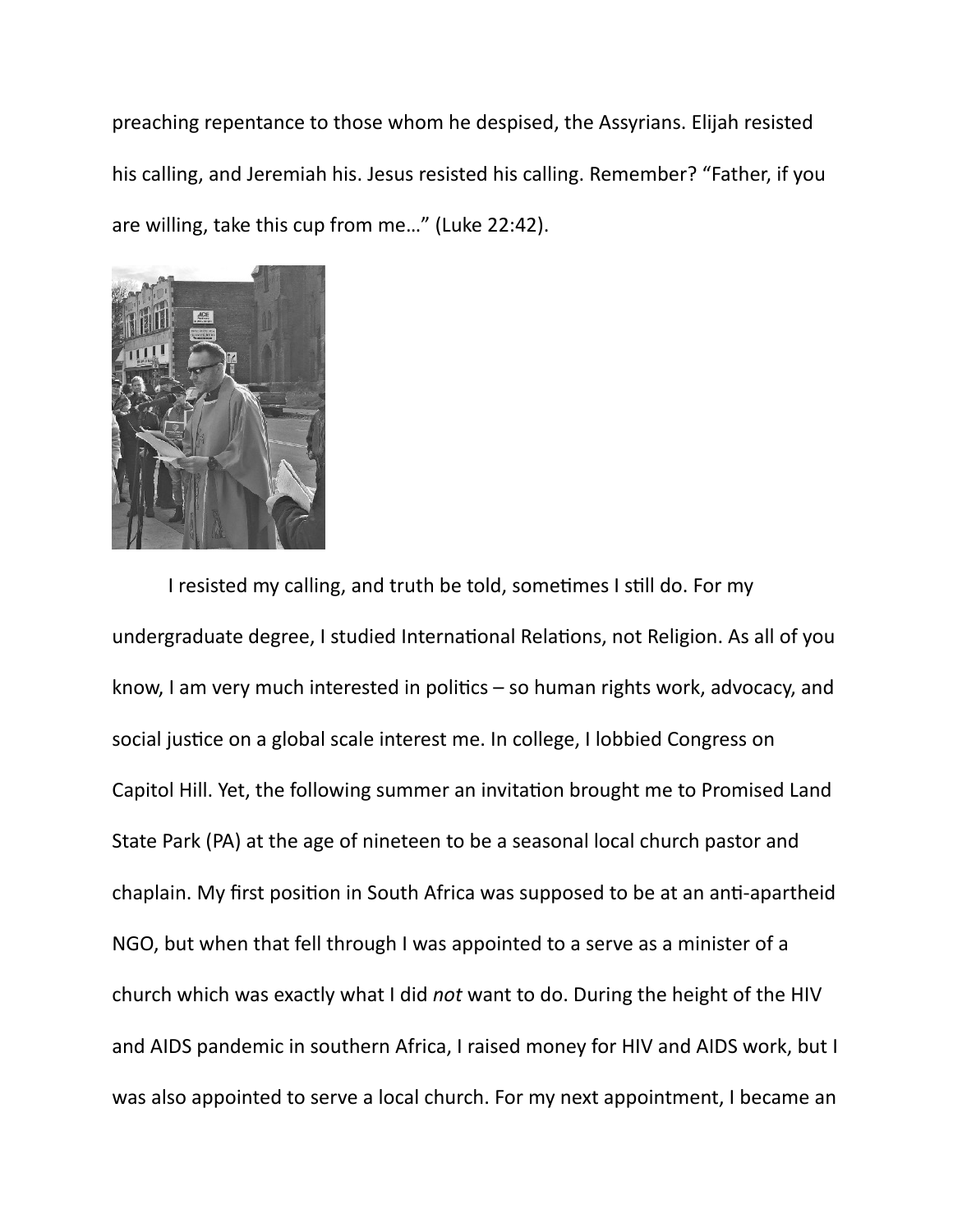archivist and a museum curator while, again, also serving as a local church pastor. For my PhD, I studied History. It actually took me almost three years longer than it should have to earn a PhD in History because I specifically did NOT want to get one in Theology and had to take years of additional classes. It seemed I was good at writing, publishing, researching, and lecturing. I gravitated to academics. After I received my PhD, I taught at three institutions of higher learning, including the School for International Training. Yet, while working at three universities, I was, again, appointed as the minister of a local church. Finally, after resisting local church ministry for so long, I felt a full-time calling to Centre Church rather than to academics. It is here with all of you that I have found that to which God calls me.



This morning, I want you to ask yourself  $-$  what am I resisting, from what am I running away, what have I avoided, what have I stalled and ignored? Friends, that is most likely your calling. Seize it! I don't care whether you are nine or ninety, stop resisting and start following your call.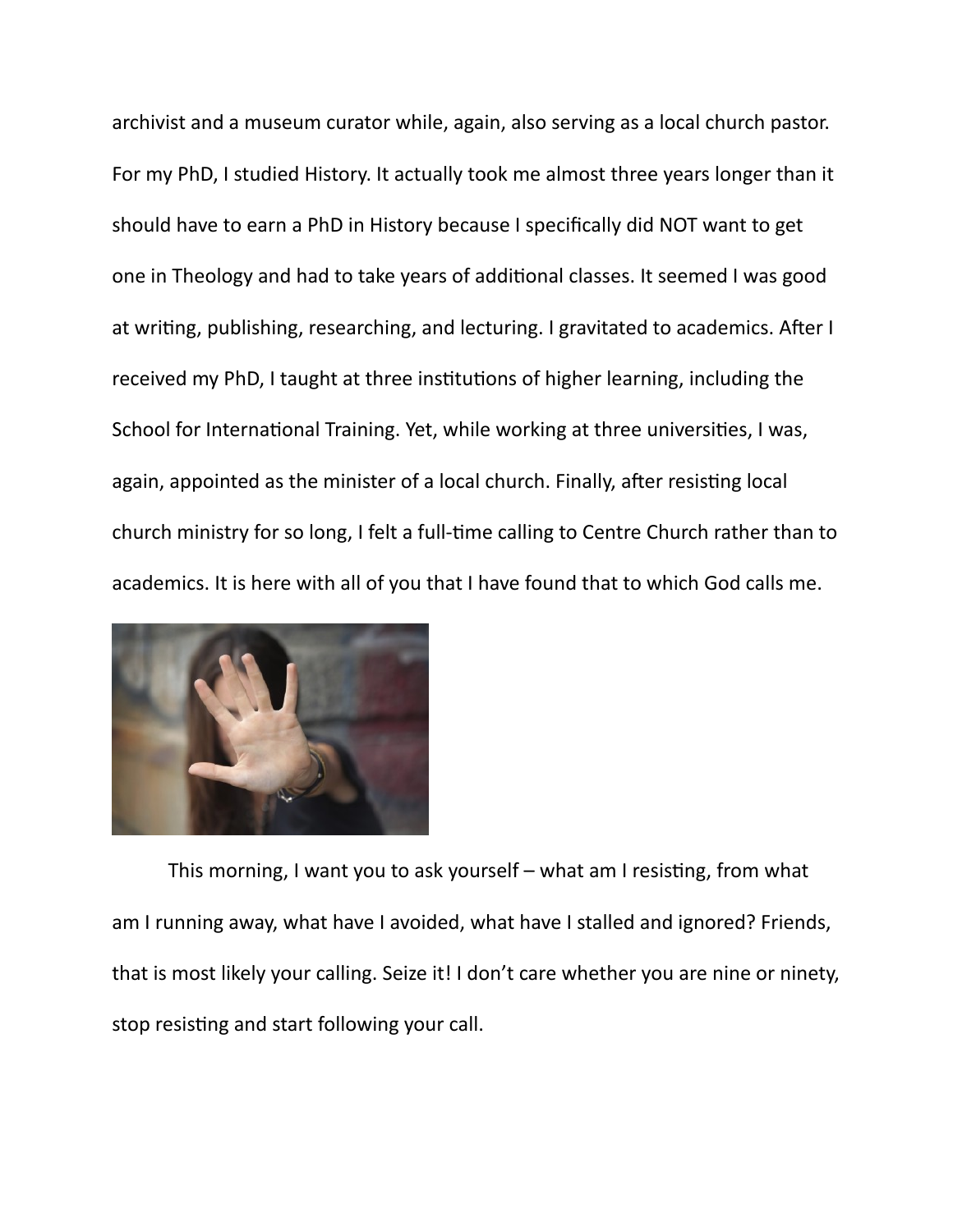Our scripture reading this morning directs us to my second, and last, point this morning.

| <b>SPIRITUAL GIFTS</b>                                                         |                                                                               |                                                                        |                                                      |
|--------------------------------------------------------------------------------|-------------------------------------------------------------------------------|------------------------------------------------------------------------|------------------------------------------------------|
| <b>BELIEVING</b><br><b>COMFORTING</b><br><b>DIRECTING</b><br><b>DISCERNING</b> | <b>ENCOURAGING</b><br><b>EVANGELIZING</b><br><b>GIVING</b><br><b>LEARNING</b> | <b>MENTORING</b><br>ORGANIZING<br><b>PIONEERING</b><br>PROBLEM-SOLVING | <b>SPEAKING OUT</b><br><b>SUPPORTING</b><br>TEACHING |

What are your gifts or what is your life experience that has provided you wisdom, knowledge, empathy, and purpose? You see, in addition to paying attention to what you are avoiding, you need to pay attention to your gifts. And believe me, often gifts for calling are not necessarily extraordinary. Look at mine! I only like to talk (I have a gift for the gab, one might say) and I love people, even hard to love people. Those are my gifts – arguably they are my *only* gifts for this ministry. My gift certainly isn't preaching! And we all have a gift, some are rare and some quite common and simple like mine. Yet, we all have a gift. The number-one reason people do not fulfil their calling is that they do not perceive their gift! I want everyone here this morning to know this – if you are created by God, you have a God-given gift. Find it! If you are living and breathing, you have a gift! Acknowledge it! If you are a person with a mustard seed of faith and are worshipping in this service, you have a gift. Use it!